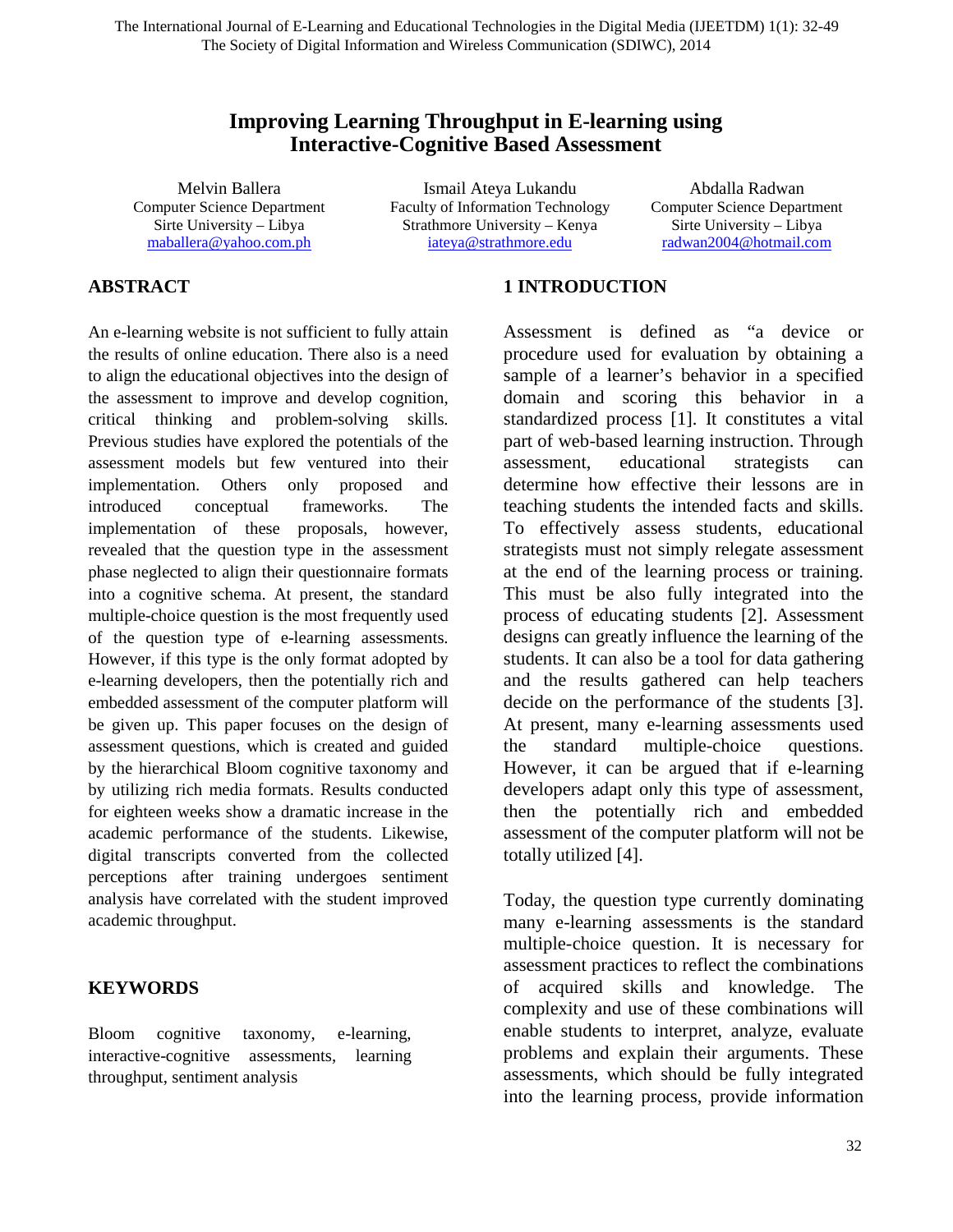about the learner's progress and support them in selecting appropriate learning tasks. The consistency of the content, methodology, and the manner of assessment will make teaching become more effective. Therefore, it is a worthy undertaking to invest in the design of performance assessments because it provides multidimensional feedback for fostering learning [5].

The objective of this paper is to present an assessment questionnaire format by adapting a number of the assessment designs which were investigated and discussed in the related literature. These designs are redesigned and realigned into the Bloom Cognitive Theory Schema and is presented in a more interactive way to suit the computer science curriculum at tertiary level. The paper is organized according to the discussion of related literature, methodologies, results and analysis and lastly, the conclusion and future works.

### **2 RELATED LITERATURE**

For the alignment of an effective assessment design, three components are investigated in this section: 1. searching and adapting the existing assessment design literature that can be useful in the computer science curriculum; 2. redesign the assessment according to Bloom Cognitive Taxonomy schema (manner or way

to present question in accordance to cognitive prescription) and; 3. the incorporation of simulations and interactivity in the assessment process.

## **2.1 E-Learning Assessment Questions**

There are several ways to make assessment items innovative and creative. The use of technological enhancements of sound, graphics, animation, video or the incorporation of media can be utilized also for e-learning assessment designs [6]. Figure 1 below shows the summary of the 13 questions types collected from 15 various sources of scientific research and publications and used as guiding tool in designing questionnaires. Each question type has a different cognitive level and requires demonstration of varying skills from the learners during assessment process. Although there are many existing assessments that used various question types, few have been tested to computer science perspective and at the level of tertiary education. Majority of these assessments were implemented in a pencilpaper test and few transformed these assessments into digital form [7], [8], [9], [10], [11], [12], [13], [14]. If such assessment features will be implemented fully into the elearning, the system will hypothetically deliver cognitive gain among students.



**Figure 1**: Question Types for E-Learning Platform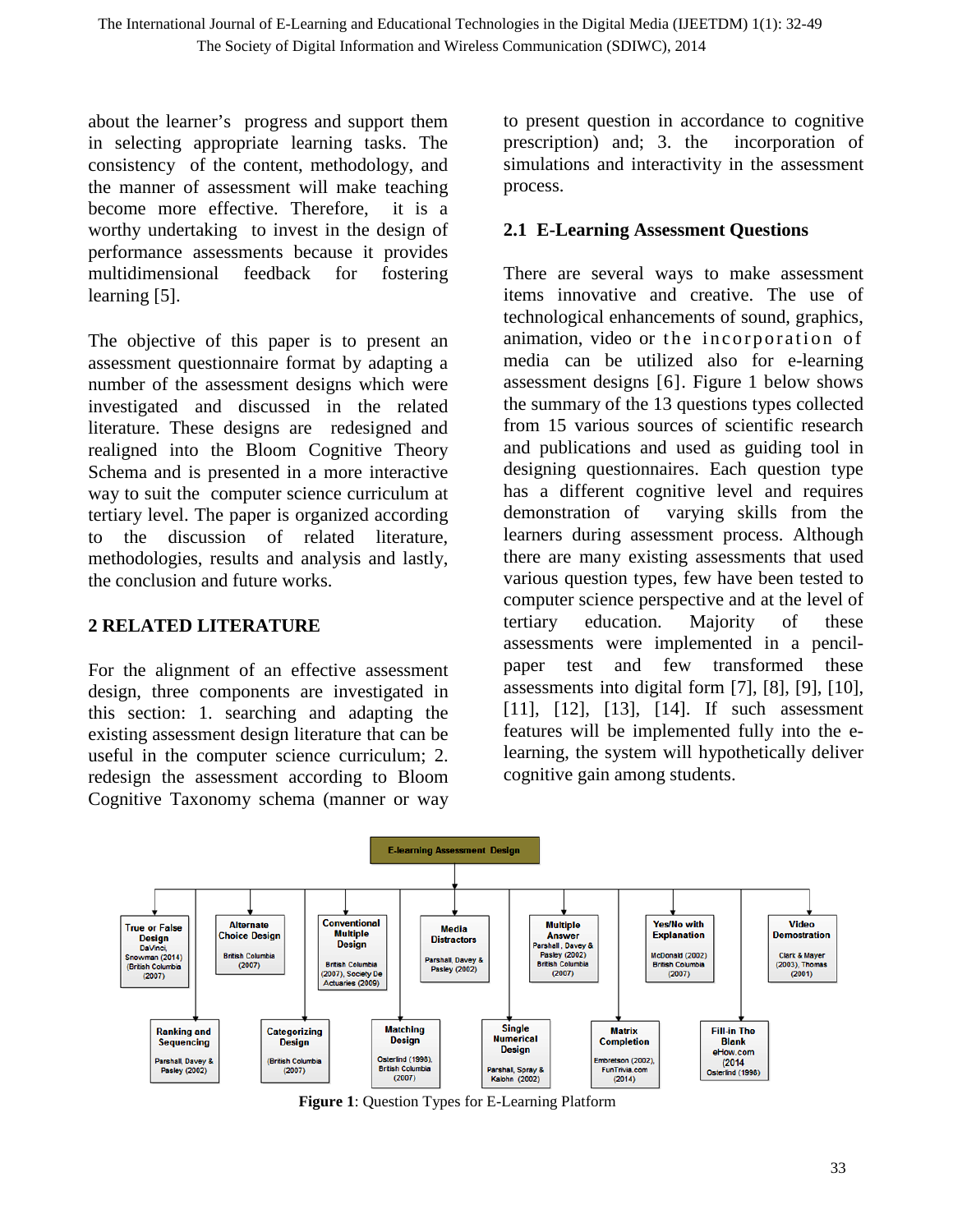### **2.2 Bloom Cognitive Schema**

The cognitive domain of Bloom Taxonomy involves knowledge and the development of intellectual skills, therefore it is necessary to align assessment according to this schema. This schema includes recall or recognition of specific facts, procedural patterns and concepts that help in the development of intellectual abilities and skills [15]. There are six major categories, starting from simplest behavior to the most complex. The categories can be viewed as degrees of difficulties [16]. Layer one is, "Remembering", which entails establishing definitions, creating facts, charts, lists or oral activities. Layer two, "Understanding", includes producing drawings or summaries. "Applying" is layer three, and used for learning models, presentations, interviews or simulations that are applied to new situations. "Analyzing" is layer four which includes "distinguishing" between the parts, creating spreadsheets, surveys, charts, or diagrams. "Evaluating", which is layer five involves critiquing, recommending, and reporting. Putting the parts together in a novel and unique way falls in the sixth layer which is "Creating" [17]. At present, this model becomes a basis in developing e-learning by transforming its contents, instructional delivery and most importantly the assessment. The layers represent the levels of learning and increasing complexity.

Figure 2 shows the cognitive levels in Bloom's original taxonomy, arranged in ascending order. Each step suggests activities for the specific level. A list of verbs which are commonly used to create learning objectives can be found below each step. When Bloom created this cognitive schema, he intended to use this in assessing the expertise in order to develop new ways in measuring what college students learn. At present, this model becomes a basis in developing e-learning by transforming its contents, instructional delivery and assessment to suit the learners' needs. His work contributed greatly in shifting the focus of educators to learning from teaching.



**Figure 2:** Bloom's Taxonomy Staircase [17]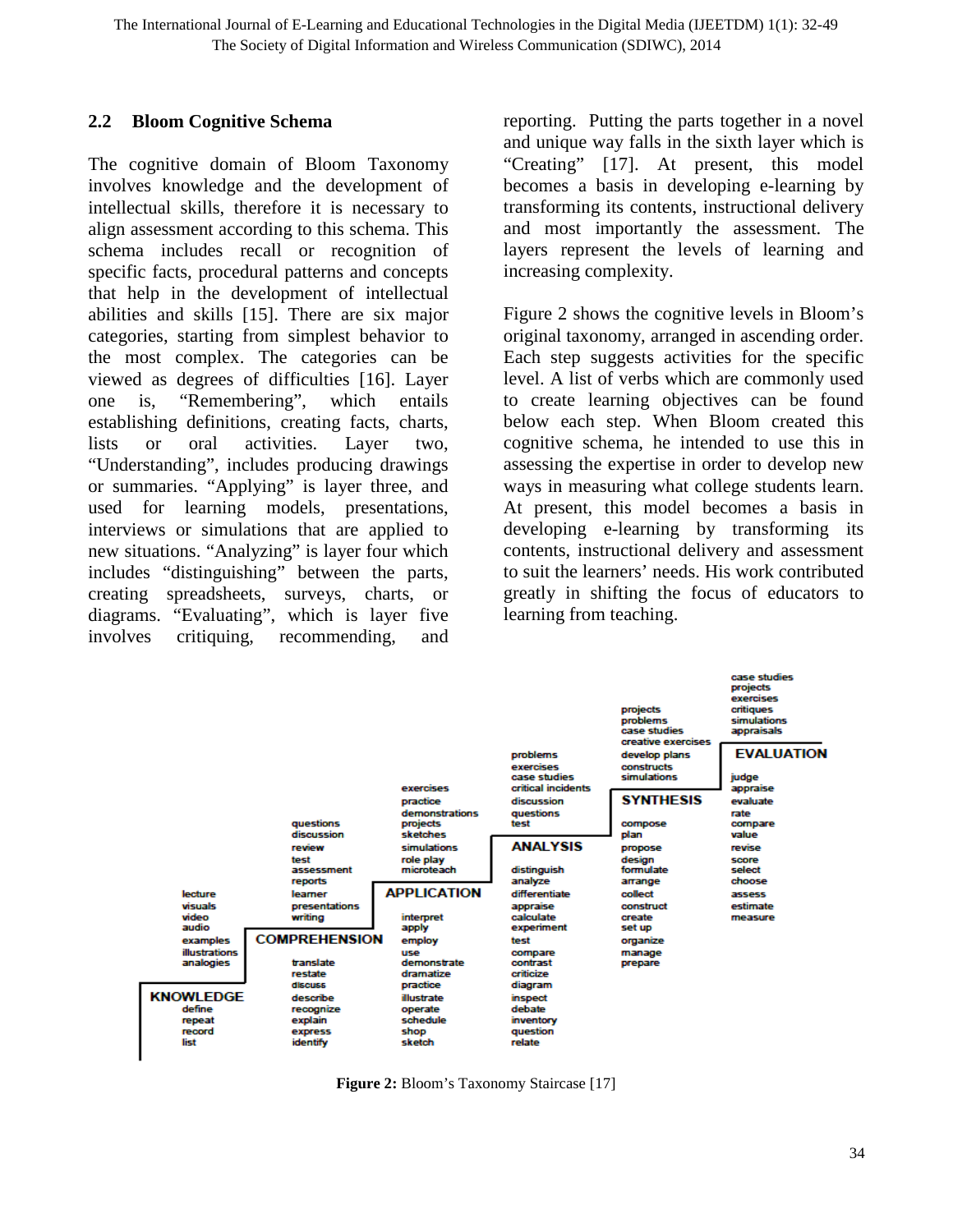## **2.3 Multimedia and Interactivity**

Many educators believe that interactive elearning assessments allows "learning by doing", arouses interest and generates motivation. Interactivity leads to a more meaningful learning because students are able to test their comprehension, learn from their errors and make sense of what is unpredictable. It can also improve the students' knowledge and performance during the assessment process [18]. Simulations and modelling tools are the best examples of complex, meaningful interactivity in assessments. Such applications models represents a real or theoretical system, and allows users to manipulate input variables, change the system's behavior and view the results. With such applications, learners can construct and receive feedback as a result of their actions. Inclusion of interactive simulations in e-learning assessment improves the quality and outcomes of e-learning. Simulations and visualization tools make it possible for students to bridge experience and abstraction which help to deepen their understanding of ambiguous or challenging content [19]. Interactivity, when used in assessment, is a factor that has the biggest impact on cognitive learning and is the most powerful model of instruction [20].

The use of multimedia in assessment such as graphics refers to the variety of illustrations that include line drawings, charts, photographs, motion graphics such as animation and video. These multimedia can indeed increase learning. Research shows that graphics improve learning through cognitive exercises, storing and retrieving ideas. Mayer claims that a student who practices on assessment with text and graphics is claimed to gain an average of 89% on transfer text as compared to those students who rely on texts alone. It is also found out that the integration of text near the visuals during assessment yielded an average improvement of 68%. Furthermore, explaining

graphics with audios followed by a question improved learning by almost 80% [21].

Studies have compared the effect of multimedia-based learning with traditional classroom-based learning. Allen discusses the effect of multimedia-based training. He claims that a good multimedia training is not only faster than classroom training, it is also better [22]. People remember and retain longer in memory what they learn more accurately and use what they learn to improve their performance. Adams reviewed six studies that carefully compared multimedia training to classroom instruction: Learning gains were up to 56% greater while consistency of learning" (variance in learning across learners) was 50- 60% better and content retention was 25-50% higher [23]. Brett claims that multimedia-based learning is more motivating and exciting than the more traditional educational methods [24]. It can also be claimed that using multimedia increases learning effectiveness and cognitive skills.

Adapting question types from different researches and re-aligning its questionnaires or small tests into cognitive model and presenting it in an interactive and simulative manner can thus hypothetically guarantee learning.

# **3 METHODOLOGY**

## **3.1 Respondents**

The study is organized within the context of Design and Analysis of Algorithms class which is taught at Sirte University, Libya. The entire data collection and training lasted for 18 weeks. All learning materials and online assessments were conducted in the e-learning portal prototype at a set of  $\alpha$  at a set of  $\alpha$  at a set of  $\alpha$  at a set of  $\alpha$  at a set of  $\alpha$  at a set of  $\alpha$  at a set of  $\alpha$  at a set of  $\alpha$  at a set of  $\alpha$  at a set of  $\alpha$  at a set of  $\alpha$  at a set of  $\alpha$  at a set [http://maballera.byethost7.com/elearning/.](http://maballera.byethost7.com/elearning/) The learning materials is composed of 12 chapters,  $L_1$  to  $L_{12}$ . All students are familiar with the use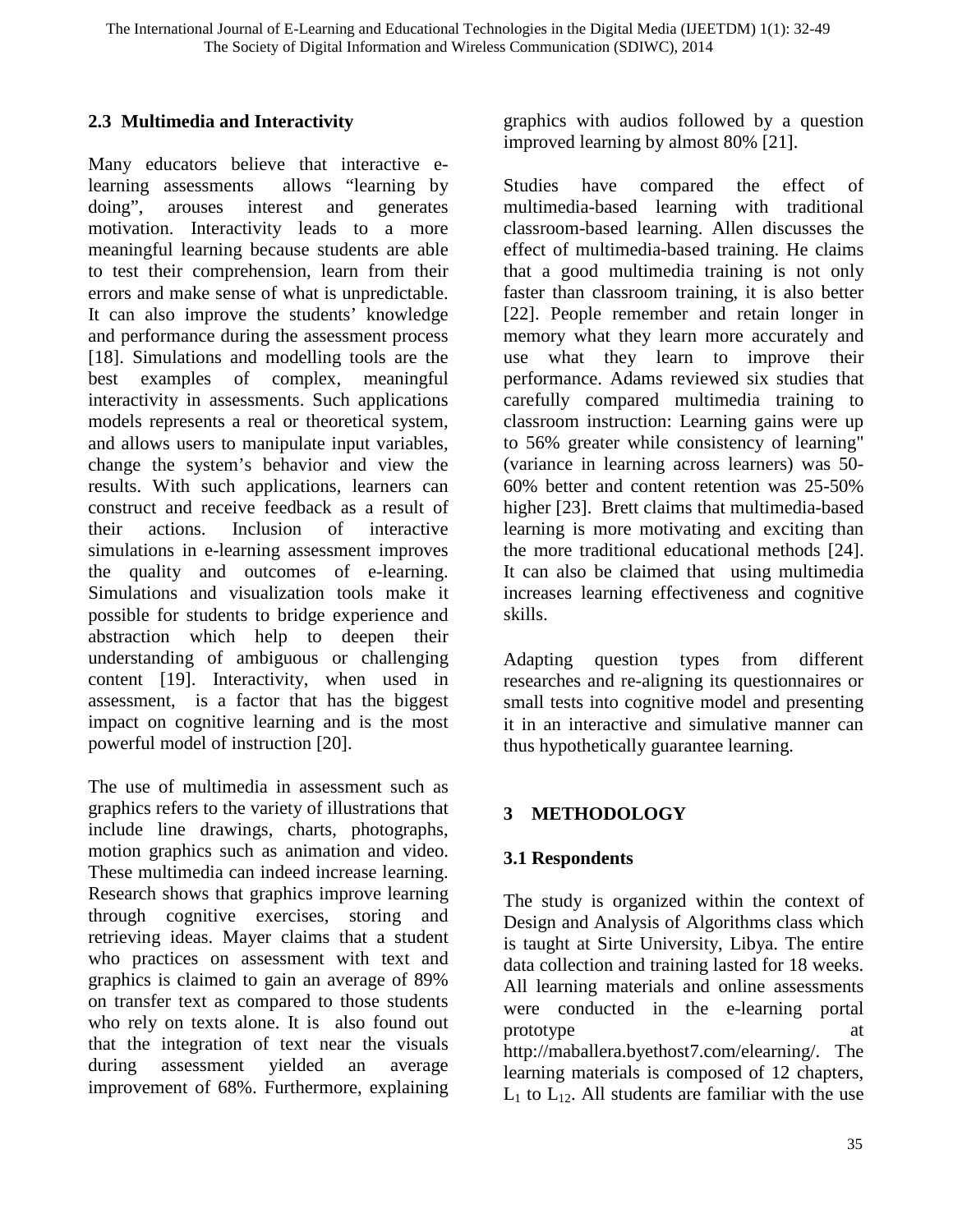of electronic materials and had seen the implementation of the e-learning system. Students were given one week familiarization of the system flow and navigation. Diagnostic examinations were conducted every four weeks while formative examinations were administered at the end of each training module. At the end of the training, summative examination is given to determine the overall learning throughput or learning benefits in using the prototype. The passing mark is 75.

Prior to implementation, students were informed about the research and the task involved. Students were given time to navigate the e-learning system so that they would be familiar and be directly involved in the learning process. If issues arouse during the learning process, the researcher provided necessary assistance in support for blended learning.

## **3.2 Data Collection**

In this study, primary data were collected in two ways. The first was the experimental collection where various tables were populated dynamically, manipulated and extracted to generate several reports such as practice examination results, cognitive performance graphs and frequency of the practice examination or trials. The second was the survey which was divided into two parts. The first part was the measure of the internal reliability of all the questionnaires stored in the Item Bank. The second part was the acceptability of assessment design factors and the collection of student's perceptions and experiences. Factors that affect the assessment design were content and visual design (colors, balance, readability), accessibility (links, feedback and explanation facilities), assessment types (difficulty, bloom level), navigation (transition of questionnaires, pop-up windows, reminders), learning support (specific part of the lesson, additional references) and

interactivity. To measure the internal consistency of the questionnaires, the Cronbach alpha was used while z-test was used to evaluate the acceptability of the assessment design factors.

To correlate the results of the Bloom Taxonomy, theme extraction using a special software called Semantria [25] was used to analyze the digital transcripts of the students. The student were requested to write a report in one or two sentences about their experiences and perceptions in using the system and the new learning delivery per se. In particular, the respondents did the following: gave simple summary of actions they had done as part of their participation, proposed and discussed some strategies that could be applied in a situation, stated the topics for which they got assistance, examples and topics that were products of their work and finally provided their personal reflection and experiences in participating in the exploratory study. Semantria software extracts themes using the digital transcript of the students taken from the survey to determine and follow themes that appear over a period of time.

# **3.3 Degree of Difficulty**

The 13 question types investigated and presented in the literature were categorized according to the Cognitive Bloom Taxonomy. Table 1 shows the question types description and the degree of difficulty *df*, for each type in different assessment formats. In formative assessment, the *df* is 1 for reviewing purposes and practice examination at the end of each lesson. The *df* of Bloom Cognitive examination (diagnostic) on the other hand is also 1, to measure the cognitive improvements of the learner which is usually administered every two weeks of the training.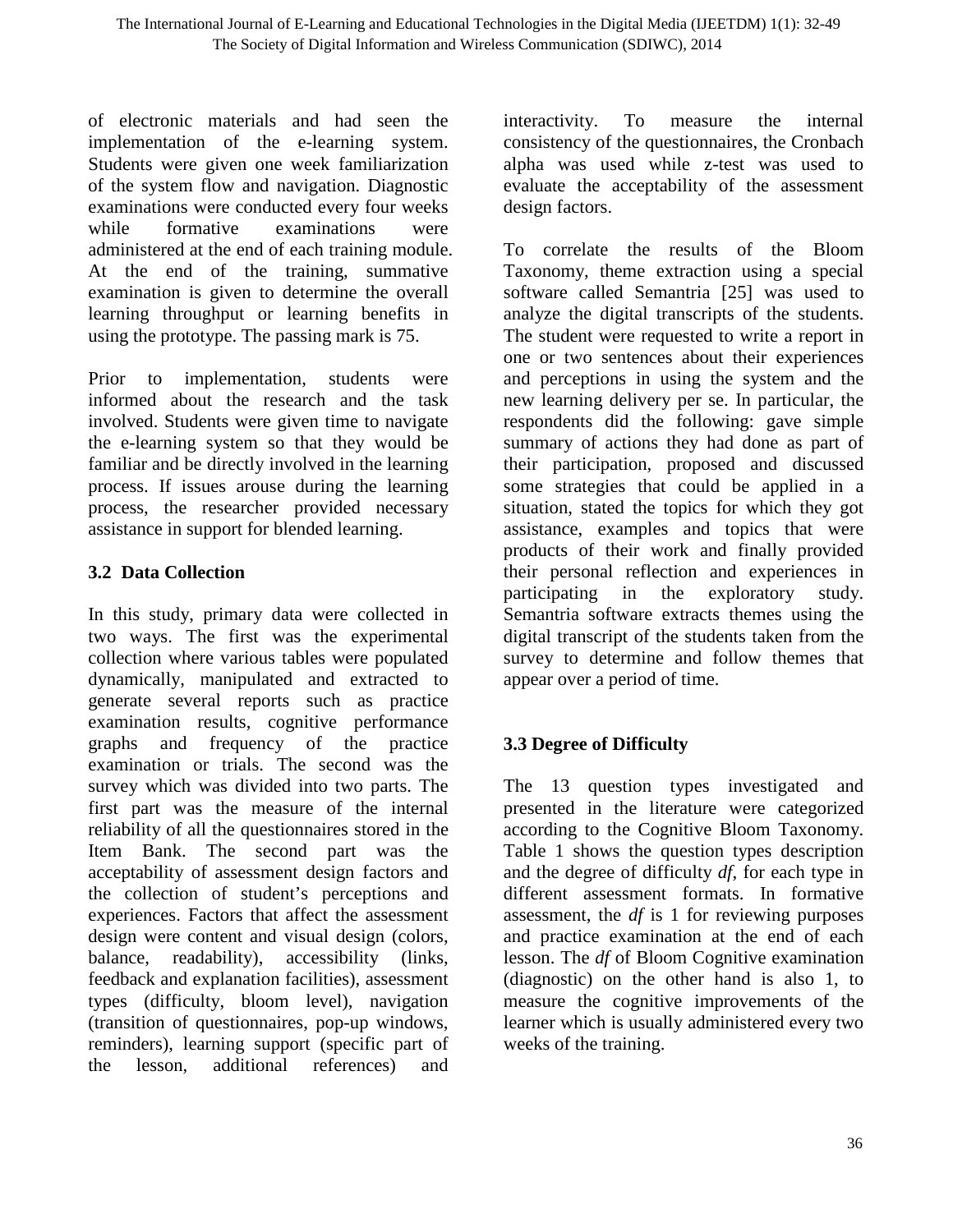The International Journal of E-Learning and Educational Technologies in the Digital Media (IJEETDM) 1(1): 32-49 The Society of Digital Information and Wireless Communication (SDIWC), 2014

|                                                |             |                                                 |                  | Degree of Difficulty |                             |
|------------------------------------------------|-------------|-------------------------------------------------|------------------|----------------------|-----------------------------|
| <b>Bloom Taxonomy</b><br><b>Question Types</b> |             | <b>Description</b>                              | <b>Summative</b> |                      | <b>Formative Diagnostic</b> |
|                                                | <b>MATF</b> | Multiple True or False Questions                |                  |                      | $1.5\,$                     |
| <b>REMEMBER</b>                                | <b>MTCQ</b> | Matching abd Categorizing Questions             |                  |                      | 1.5                         |
|                                                | TOFQ        | <b>True or False Question</b>                   |                  |                      | 1.5                         |
|                                                | <b>MCMA</b> | Multiple Choice Multiple Answer                 |                  |                      | 1.5                         |
| <b>UNDERSTAND</b>                              | <b>MCID</b> | Multiple Choice with Illustrative Diagram       |                  |                      | 1.5                         |
| <b>APPLICATION</b>                             | <b>CSMA</b> | <b>Complex Single Multiple Choice Questions</b> | 1.5              |                      | 1.5                         |
|                                                | <b>SNCQ</b> | Single Numerical Construction Questions         | 1.5              |                      | 1.5                         |
|                                                | SMCQ        | Situational Multiple Choice Questions           | $1.5\,$          |                      | 1.5                         |
| <b>ANALYZE</b>                                 | <b>SAMC</b> | Single Answer with Enumeration Questions        | 1.5              |                      | 1.5                         |
| <b>EVALUATE</b>                                | <b>MSOQ</b> | <b>Matrix Completion Questions</b>              | 2                |                      | 1.5                         |
|                                                | <b>MALT</b> | Multiple Alternative Questons                   | 2                |                      | $1.5\,$                     |
|                                                | <b>FIBE</b> | Situational Fill-in the Blanks and Enemuration  | 2                |                      | 1.5                         |
| <b>CREATE</b>                                  | <b>DSVQ</b> | Video Simulation with Audio Play Qiestions      | 2                |                      | 1.5                         |

**Table 1:** Questions Types and their Degree of Difficulty (*df*)

The *df* of summative assessment differs accordingly since it is the most important performance matrix. As the Bloom category goes to the bottom of the table, the more difficult the questions and the deeper the cognitive development become. Every question has a level of difficulty, and this level is also

After aligning the colleceted question types as shown in Table 1, questionnaires underwent fornatting using the guided cognitive verbs schema as presented Figure 2 and then the interactivity and simulation to the question were added. The use of graphs, videos and other media formats, and required-response questions was incorporated in the system. The Item Bank is currently a repository of different questions types with varying difficulty level. It contains 280 questions with explanation facilities divided among thirteen (13) questions types and were used to produce the Bloom Cognitive Taxonomy examination, the random formative examination and the random summative examination.

#### **3.4 Question Item Design and Interactivity**

For brevity, three live illustrative question types were extracted from the system prototype for the purpose of illustration. Alternate choice items are somewhat similar to true/false type of

utilized upgrading the students' performance matrix. Higher ability is demonstrated when a student answers harder questions that correctly answering an easier question. The *Remember* category has *df* 1 while the *Understand*, *Application*, and *Analyze* categories have a *df* of 1.5 while *Evaluate* and *Create* have *df* of 2.

questions. However, rather than letting the students determine whether a single statement is correct or not, this type of questions asks the student to select the better answer between two choices. Choices are often scenarios or cases, as shown in Figure 3 below.



**Figure 3:** Alternate Choice Example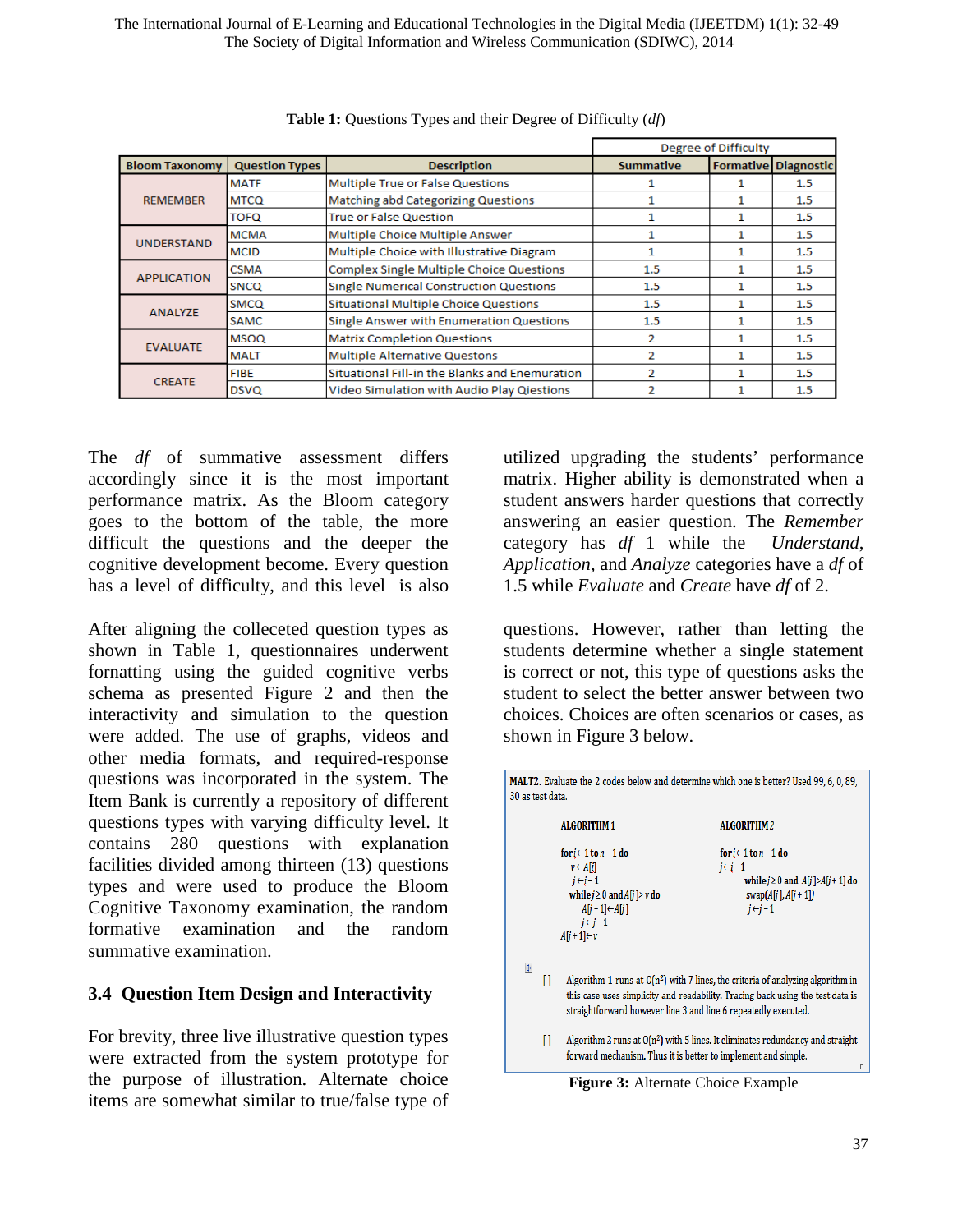In this type, students were shown two possible algorithmic models for computing their running time complexity and must choose the most accurate response option. In this case, the correct answer was the second option due to its simplicity. Innovations in the multiple-choice category for online settings can include new response actions not commonly found in paper-and-pen settings. This entails clicking on an area of a graphical image. It can also include new media, such as sound clips which can be considered as distractors. Such new media innovations are represented in Taxonomy as Multiple Choice with Illustrative Diagrams. An example is given in Figure 4.



**Figure 4:** Multiple Choice with Illustrative Diagrams Example

In this example, respondents must select one of the four choices that corresponded to the meaning of the graph. There were four choices to choose from. This is similar to the standard multiple choice question but aside from choosing from the four possible answers, this method of response involves also analysis.

MCOQ1. The Tower of Hanoi is a mathematical game or puzzle. It consists of three rods, and a number of disks of different sizes which can slide onto any rod. The puzzle starts with the disks in a neat stack in ascending order of size on one rod, the smallest at the top, thus making a conical shape. The objective of the puzzle is to move the entire stack to another rod, obeying the following simple rules:



**Figure 5:** Matrix Completion Example

The matrix completion format, presents a matrix of patterns with one or more cells left blank. Respondents were asked to fill the empty cells from a set of supplied answers. Matrix completion has an extensive history in intelligence measurement and has been used in various tests of pattern recognition, correspondence and generation. The matrix is a table or spreadsheet of correct patterns, which can be in the form of graphics, words or numbers, as well as sound clips, film clips and animations. These are dragged to the appropriate empty cells. The item type allows for a great deal of flexibility in the task assignment, openness of response and media inclusion, and is readily computer-scorable, making it potentially a powerful item type in computer environments. It can be seen that depending on what is called for by *in* matrix completion, the matrix type can fall into a number of categories. These are reordering, substitution and construction, as well as simple completion. Thus, this type blurs the lines of the constraint-based item taxonomy. Domainspecific matrix completion tasks may be among the families of innovation most ripe for computer based applications such as shown in Figure 5.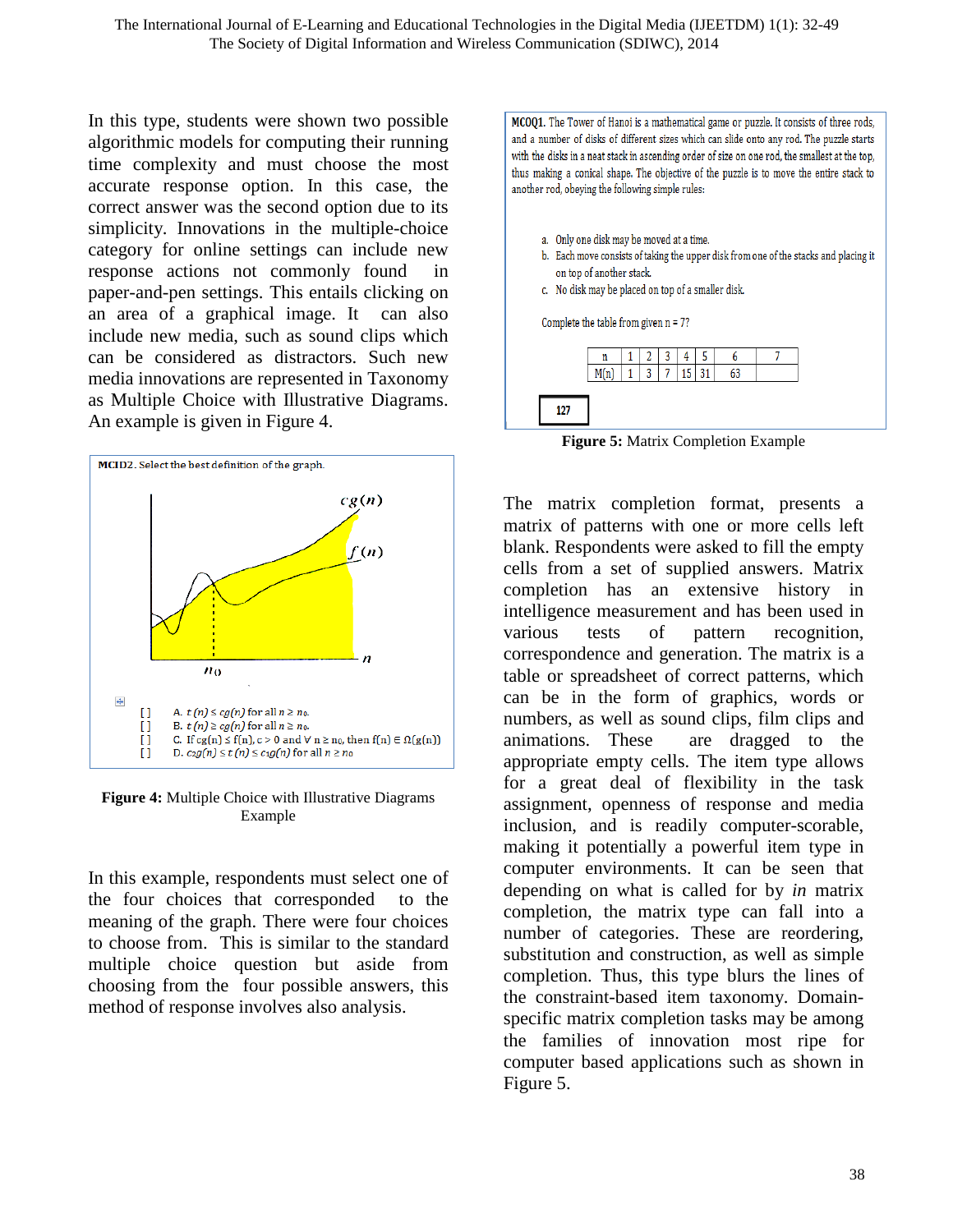Many interactive activities were included in the assessment design to give learners the "personal touch and control" in the assessment process. Student could write their answer using the fillin the blank question types, compute the next sequence and analyze the pattern in completion matrix question type. Students could also enumerate answers, view and analyze graphs and allow feedback. The explanation facilities could also derive the solution and link student's misconception into specific part of the learning materials. To enhance the learning process further, videos, and other simulative process were incorporated into the system to allow the method of "learning by doing". Student could view the algorithm and its simulative effects given certain inputs and variables.

## **4 RESULTS AND DISCUSSION**

## **4.1 Internal Consistency and Z-test Results**

Prior to the post survey for students, the survey forms were presented among the academic staff to validate the measurement scale and questionnaires. The Cronbach's Alpha coefficient for internal consistency reliability test was used for each scale. Cronbach's alpha reliability coefficient normally ranges between 0 and 1. It provides the following rules of thumb:  $\alpha \geq .9$  – Excellent,  $.7 \leq \alpha \leq .9$  – Good,  $.6 \le \alpha < .7$  – Acceptable,  $.5 \le \alpha < .6$  – Poor and  $\alpha \leq .5$  – Unacceptable [26]. The results of Cronbach's Alpha coefficients for each scale are presented in Table 2.

The results indicated that all scales satisfied the requirement for internal reliability. All Cronbach's alphas of the scales were higher than .60. The lowest value of Cronbach's alpha is .62 in Accessibility scale while the highest is .74 in Navigation scale. The impact of the reliability of each question in the survey can be determined by calculating Cronbach's alpha the *i*th variable for each  $i \leq k$  is deleted. Thus, for a test with  $k$  questions, each score  $x_i$  alpha was calculated for  $x_i$  for all *i* where  $x_i = \sum_{j \neq i} x_j$ .

Figure 5 shows that the overall reliability for Content is .636 while individual reliability of questionnaire within the scale are: for C1 is .677, C2 is .774, C3 is .519, C4 is .337 and C5 is .457. In this scale, C4 was the most affected and could be deleted from the survey form. The Visual Design overall reliability is .650 and the most affected was V5 with Cronbach value of .457. On the other hand, Accessibility scale overall reliability is .617 and the most affected questions were A3 and A4 which both have values of .427. Similarly, with the remaining scale, questions with smaller Cronbach alpha compared to the overall scale reliability were the most affected and could be deleted from the survey form. If the reliability coefficient increased after an item was deleted, it can be assumed that the item was not highly correlated with the other items. Additionally, the decrease in reliability coefficient can lead to the assumption that the item is highly correlated with other items. [27]. As shown in the table, the omission of any single question does not affect the Cronbach's alpha very much. Questions with low reliability compared to its overall measurement scale were not deleted because small set of questionnaires affects the reliability value [28]. In this case, five questions in each measurable scale were acceptable and there was no need to delete the item since the uniqueness of each item could easily be seen. According to Cortina [29], the uniqueness of the item can be assessed with the coefficient alpha.

Table 3 shows the results of the post survey conducted among staff members to determine the overall reliability of the software and the 280 questionnaires stored in the Item Bank. These questions were used for various assessments employed in the prototype. During the survey, random questions were shown from the system to evaluate and rate their reliability. The overall internal consistency of the software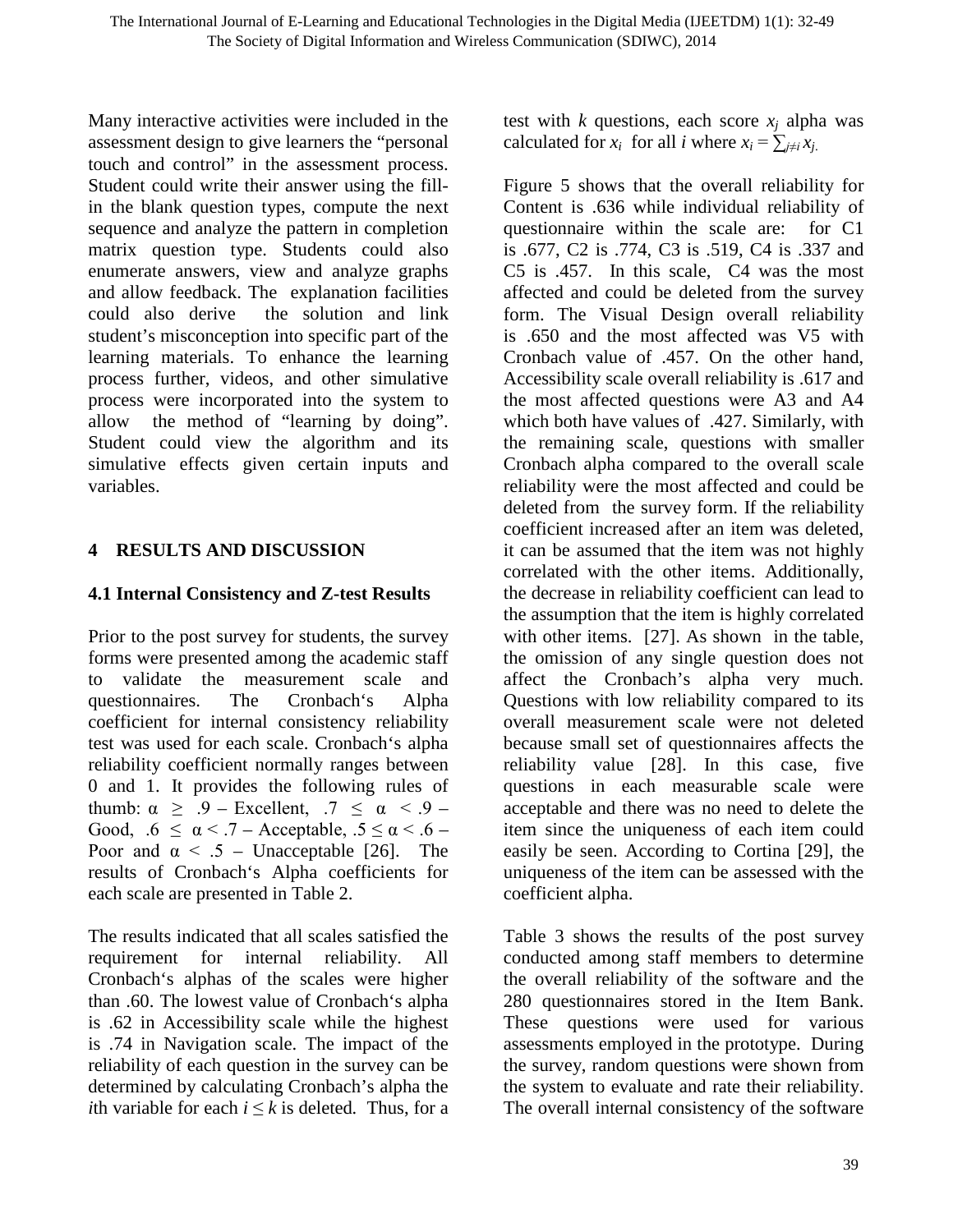is .81, which is considered good while the overall reliability for the 60 questionnaires for Bloom Cognitive Taxonomy is .84. Similarly, the internal reliability for questionnaires which were used for formative and summative assessment is .72.

| <b>VARIABLES</b>         | <b>CRITERIA</b> |      |      |      |      |                                                                                          |      |  |  |
|--------------------------|-----------------|------|------|------|------|------------------------------------------------------------------------------------------|------|--|--|
|                          |                 |      |      |      |      | Content Visual Design Accessibility Assessment Navigation Learning Support Interactivity |      |  |  |
| Ιk                       |                 |      |      |      |      |                                                                                          |      |  |  |
| Cumulative Variance (Yi) | 0.86            | 0.99 | 1.08 | 1.00 | 0.99 | 1.01                                                                                     | 1.01 |  |  |
| Variance                 | 1.75            | 2.06 | 2.14 | 2.14 | 2.41 | 2.08                                                                                     | 2.31 |  |  |
| $\alpha$ (Alpha)         | 0.63            | 0.65 | 0.62 | 0.67 | 0.74 | 0.64                                                                                     | 0.70 |  |  |

**Table 2:** Cronbach's Alpha Coefficient for each Measurement Scale



**Figure 5:** Reliability Coefficient after Deleting an Item

**Table 3:** Crobach's Reliability of Questionnaires and Overall Acceptability

|                  | Software Acceptability Bloom Taxonomy Questionnaires |      |      |
|------------------|------------------------------------------------------|------|------|
|                  | 13.00                                                | 3.00 | 3.00 |
| sum var          | 7.10                                                 | 2.22 | 1.13 |
| var              | 28.64                                                | 5.02 | 2.19 |
| $\alpha$ = alpha | 0.81                                                 | 0.84 | 0.72 |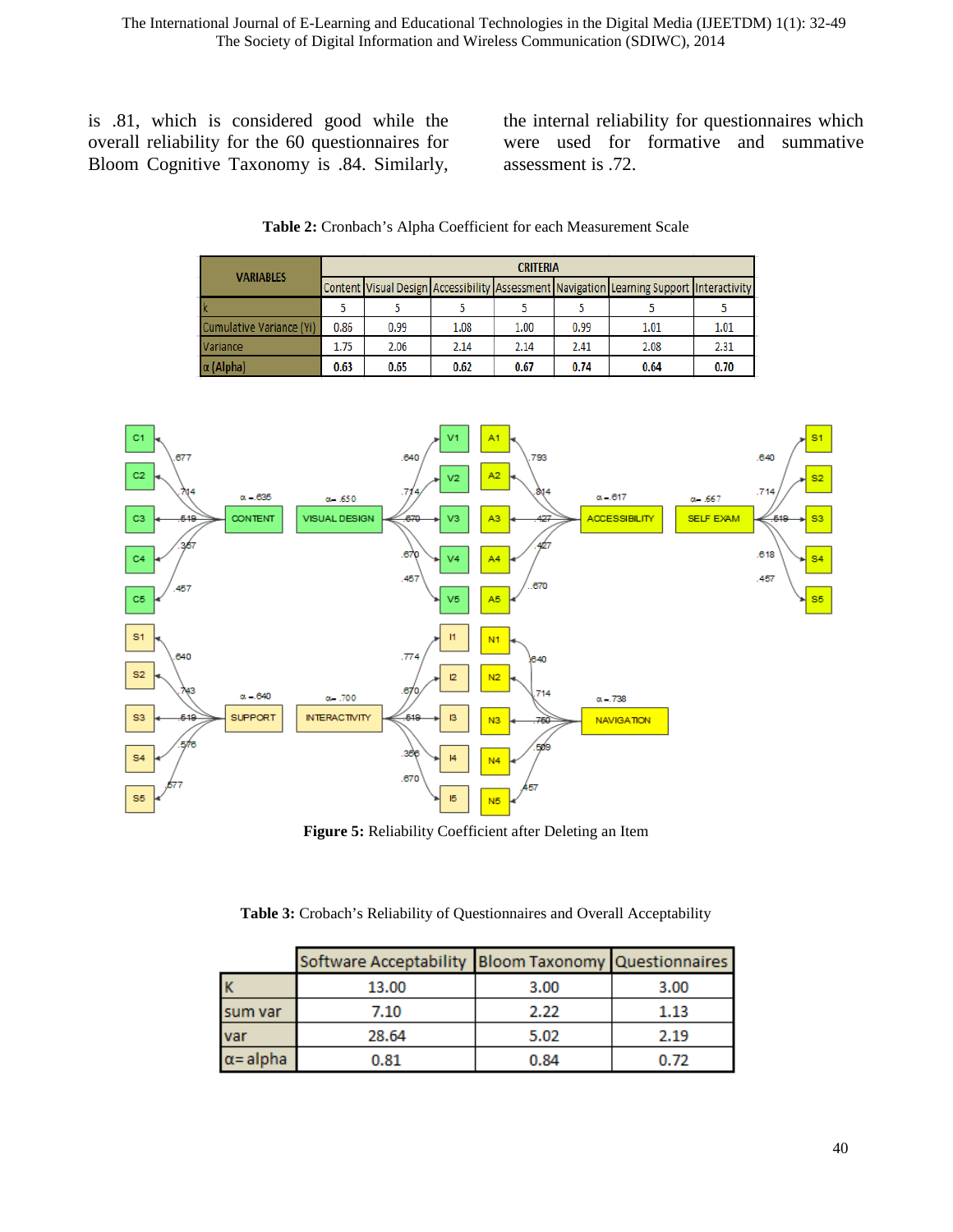| <b>Criteria</b>         | Mean | <b>Standard Deviation</b> |      |
|-------------------------|------|---------------------------|------|
| <b>Content</b>          | 4.37 | 0.79                      | 2.89 |
| <b>Visual Design</b>    | 4.29 | 0.69                      | 2.57 |
| <b>Accessibility</b>    | 4.26 | 0.76                      | 2.13 |
| <b>Self Assessment</b>  | 4.34 | 0.88                      | 2.40 |
| <b>Navigation</b>       | 4.21 | 0.62                      | 2.09 |
| <b>Learning support</b> | 4.29 | 0.93                      | 1.92 |
| <b>Interactivity</b>    | 4.26 | 0.92                      | 1.76 |
| <b>Motivation</b>       | 4.29 | 0.80                      | 2.22 |

**Table 4:** Z-test of Different Measurable Scale

An important concept in the evaluation of assessments and questionnaires is the Alpha. It is required from the assessors and researchers that they estimate this quantity to add validity and accuracy to the interpretation of their data. A low value of alpha can mean a low number of questions and poor interrelatedness between items or heterogeneous constructs. For example, if a low alpha is due to poor correlation between items, then some items should be changed or totally eliminated. If an alpha is too high, it may suggest that some items are repetitive as they evaluate the same questions in a different manner [30]. As observed in the study, the overall alpha is not too high but still considered highly acceptable at all levels.

Table 4 shows the summary of the perception of students on the significant level of different assessments scales. The mean is given with its standard deviation. The highest mean is 4.37 from the Content scale while the lowest is 4.21 from Navigation scale. The *z*-values at  $z:_{05}$  = 1.645 makes all the critical values of measurable scale significant using one-tailed critical region. The z-values computed are greater than tabular value at alpha of .05. Based on Likert scale, the mean of each measurable variable is higher than the agreeable level which was successfully correlated by the *z*-test.

### **4.2 Experimental Results and Analysis**

This section of the chapter focuses on the experimental results and its impact to the

student performance. The discussion also includes the impact of formative assessment, and other learning activities to remediate learning difficulty. The later part of this section discusses the overall effect of these various mechanisms which contributed to the tangible learning benefits.

### *4.2.1 Formative Examination*

The purpose of formative assessments is to promote the attainment of knowledge by the students rather than testing a body of attained knowledge. Designing a curriculum that includes many rich formative assessments will result into a student-centered approach to teaching which often leads to students' success. To achieve this objective, the system employs a forced mechanism which prevented student from proceeding to the next learning materials without passing the formative assessment at hand. It is in this process that explanation facilities, lesson links and re-loading of random questions occurred in the prototype. This flexibility allowed students to suit their knowledge and exert effort to pass every formative or practice administered. As the students went through the e-learning materials, several formative assessments were implemented. This allowed student to recognize and address any misconceptions or learning difficulty they had during the learning process.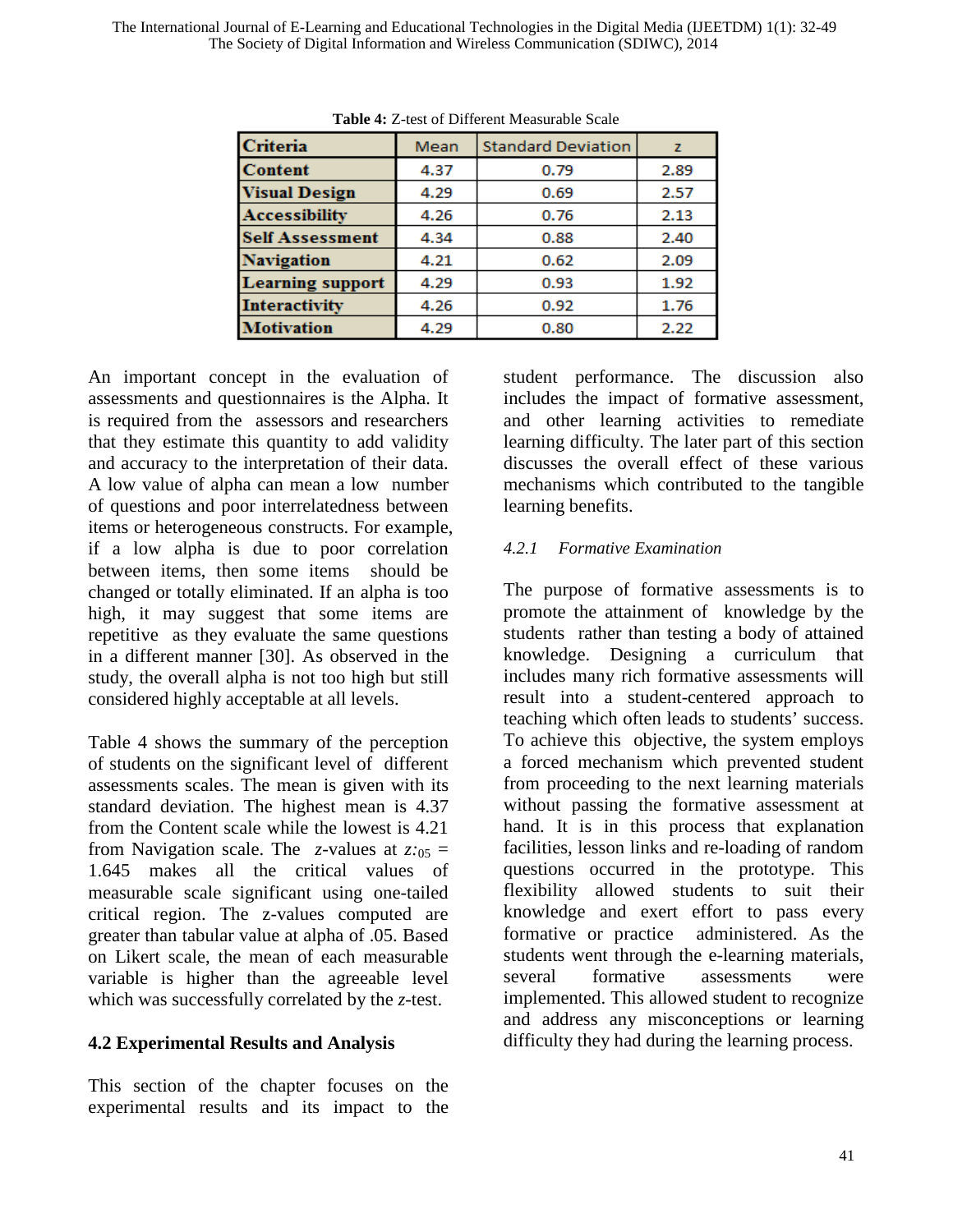

**Figure 6:** Average Trials of Formative Assessment



**Figure 7:** Average Score in Practice Examination

Figure 6 shows the average number of time spent by the 41 students in taking the formative assessment for  $L_1$  to  $L_{12}$ . The average trials for  $L_1$ ,  $T_1$  is 3.31 while  $L_{12}$  obtained the most number of trials with an overall average of 3.94. The students could reload as many times as they wanted the formative assessment. This allowed them to review the learning materials. The more trials were employed, the more students gained efficiency in taking a timed test in an online format. Preview questions were used to test their current knowledge and for them to be familiar with the questionnaire formats which were similar to the ones given during summative examination. By conducting these trials, a student would understand which domains he/she was proficient in and in which areas he/she would require additional study and preparation. Each offered questions which were randomly selected from the Item Bank. At the end of each set of eight questions, student would be able to see the scores, and give feedback on the answers.

The graph in Figure 7 shows the average score of the class in taking practice or formative assessments. The highest overall average score  $P_2$  is 7.17 for  $L_2$  while  $P_3$  with 6.83 for  $L_3$  is the lowest. The e-learning prototype dictated that only 6 out of 8 score would be recorded in the database, forcing the student to study harder until a competency level was achieved. If the student failed the formative, he/needs to reload a new formative assessment. The trial table in Figure 6 was updated every time a new formative was reloaded to a particular student.

The Item Bank contains over 280 questions and distributed across three examinations extracted from 13 different question types table. These questionnaires can test students' knowledge while the answers, explanations and further reading links improve student's learning. Doing practice several times enabled students to systematically go through the Item Bank and allows them access to questions from all topics relevant to the current examination in a random pattern. These encouraged students to answer as many questions as possible, testing their knowledge on multiple topics. It followed the "practice makes perfect" attitude. The study of Walker, Brooks et. al. shows that a 4.3 and 5.7 percentage points overall is gained from practice [31] . The results indicated that online practice significantly improved student learning and examination performance. Practice testing is more powerful, useful for learners of different ages and abilities. It is more far effective than summarization, highlighting, keywords mnemonics, imagery and rereading [32]. The results of the study show how students benefited from the prototype.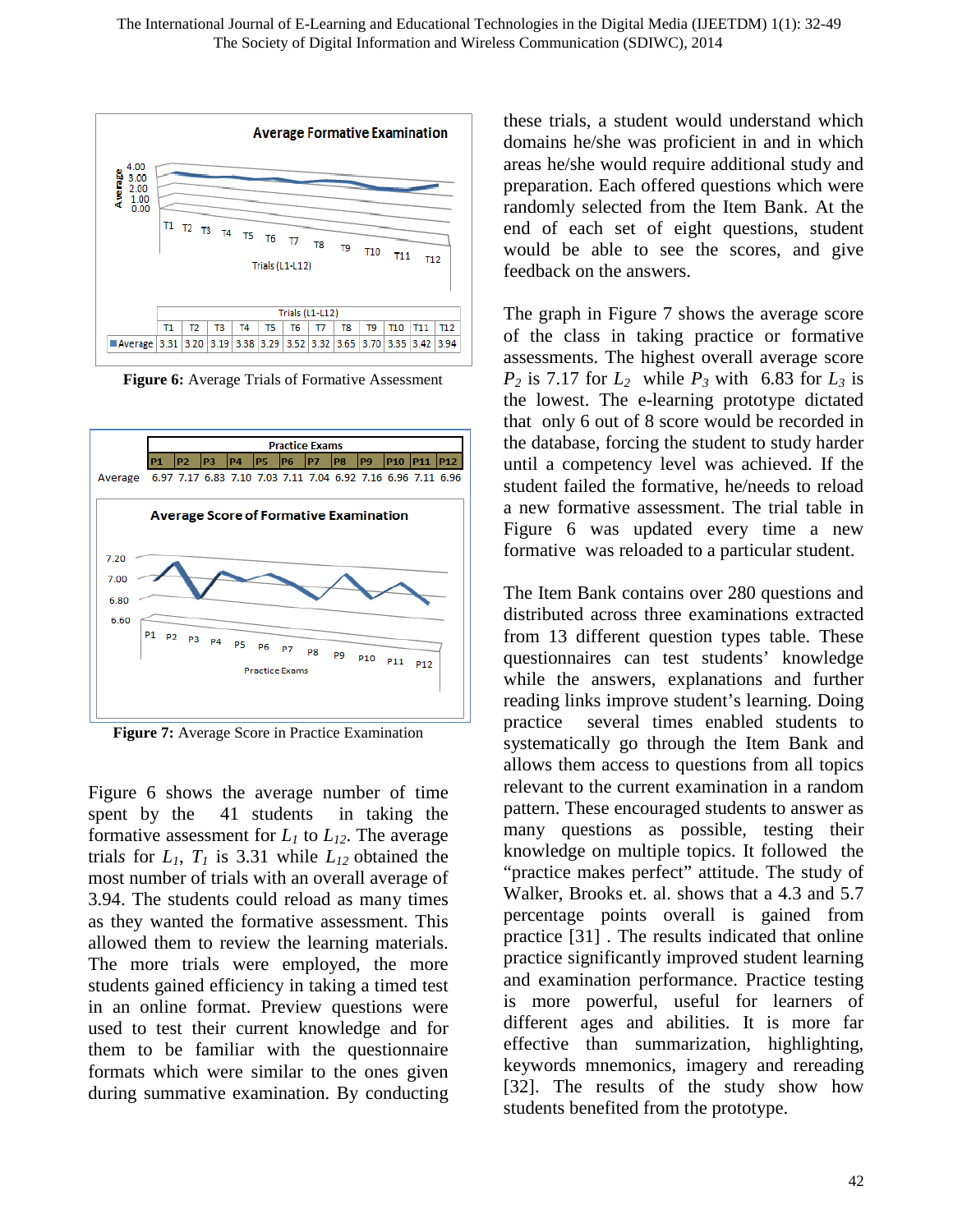### *4.2.2 Bloom Taxonomy or Diagnostic Examination*

The Bloom Cognitive Taxonomy is a special assessment*s* that measures the cognitive development of the student while taking the elearning course. This 60- item*s* assessment was specifically designed based on the Cognitive Schema and readily extracted from the Item Bank. The assessment was taken every four weeks during the experimental sessions. The assessment was equally divided to six categories specified in the Bloom Cognitive Taxonomy.



**Figure 8:** Average Cognitive Graph Output

For a Bloom Cognitive Taxonomy to become effective, the results must be entirely based on the use of all six levels of the pyramid. For a student to evaluate his/her cognitive development he/she needs to *Remember* the basic facts. But beyond that, the student has to *Understand* the significance of those facts, and their interrelatedness, *Apply* them to solve real life problems, *Analyze* everything from all possible alternatives and study the results. After which the student has to *Evaluate* several alternatives or solutions and which of these is most reliable. He/she has to decide which of the several alternative answers is most appropriate in a particular case. Lastly, the student has to

*Create* knowledge and experience from multiple sources into a high-order schema which will equip him/her to deal with the domain more effectively.

The graph in Figure 8 shows the overall class average of the cognitive development of students taken every four weeks during the training. It must be noted that the cognitive level of the six categories increased. The *Remember* category, for example, had an initial average of 2.5 for R1, 4.12 for R2, 6.17 for R3 and 8.6 for R4. These initial scores clearly represent 25% of the R1 followed by an increase of 16% for R2, an increase of 20% for R3 and an increase*d* of 24.3% for R4. Similarly, as the other learning process or training neared its end, the individual average score increased. As further shown in the graph, the category with highest gain is *Remember* since it is the easiest among the six categories while *Evaluate* has the lowest learning gain. The purpose of this was just to determine whether students would improve their learning by recalling lessons that they had read and understood as they went through the sessions. As a general observation and as shown in the graph, students increase*s* their cognitive domain at different levels. However, these results cannot be interpreted as truly cognitive gain due to the absence of a single domain during testing. The questions were defined and extracted from various topics. To compensate for this gap, the study examined the cognitive development and its relationship to the experiences and perceptions of the students in using the prototype.

## *4.2.2 Theme Extraction from Digital Transcripts*

The study employed Semantria, a special software that can compute and determine whether the coded transcripts of the student is positive, negative or neutral. During the post survey, the students were asked to write briefly their reactions, perceptions and experiences in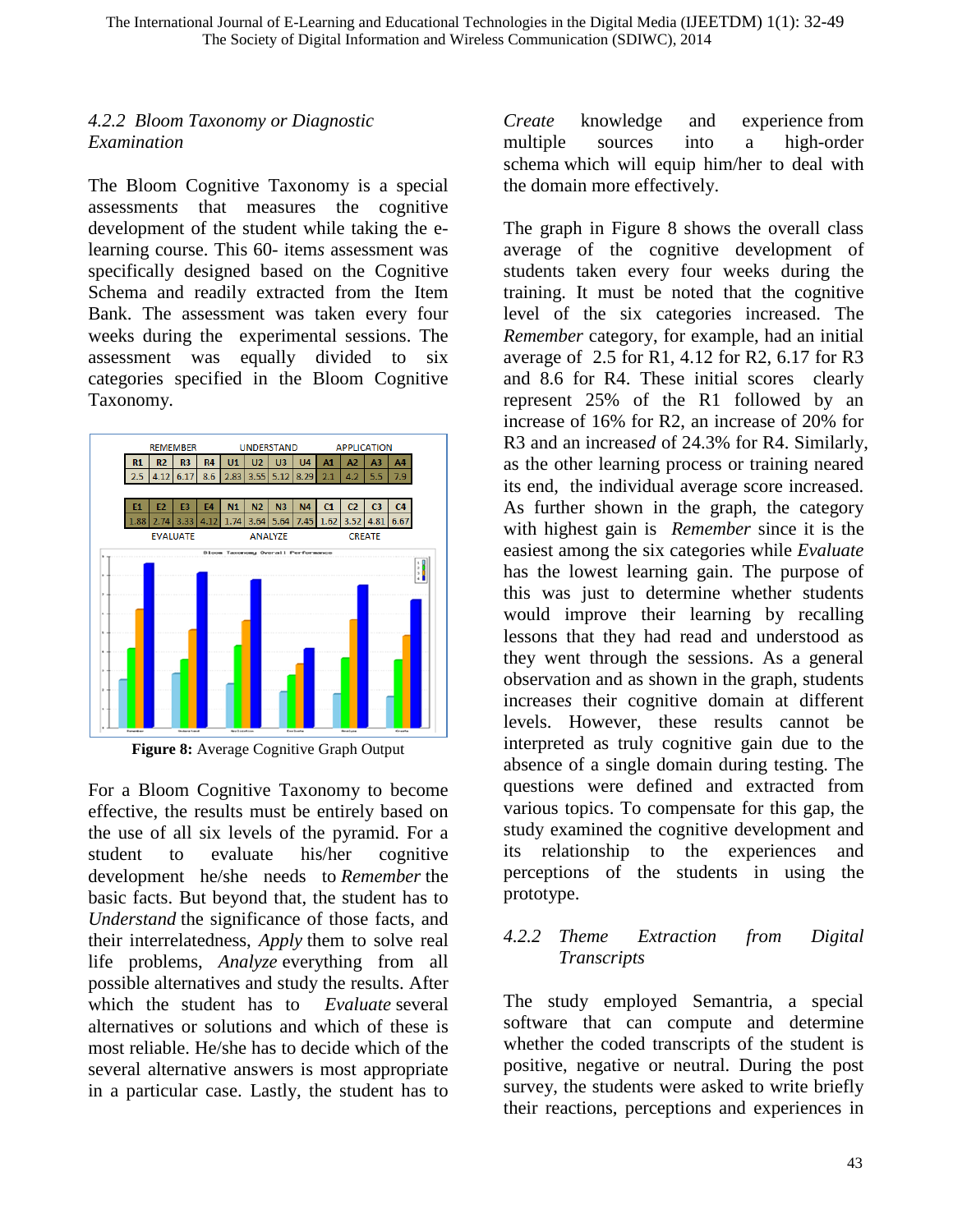using the system to correlate the results of the cognitive development. Out of the 38 students, 35 wrote their reactions, perceptions or experiences in the survey form. Their responses were coded and transformed into digital transcripts for further analysis.



**Figure 9:** Semantria Analysis of the Digital Transcript



**Table 5:** Entity Sentiment Breakdown of the Digital Transcripts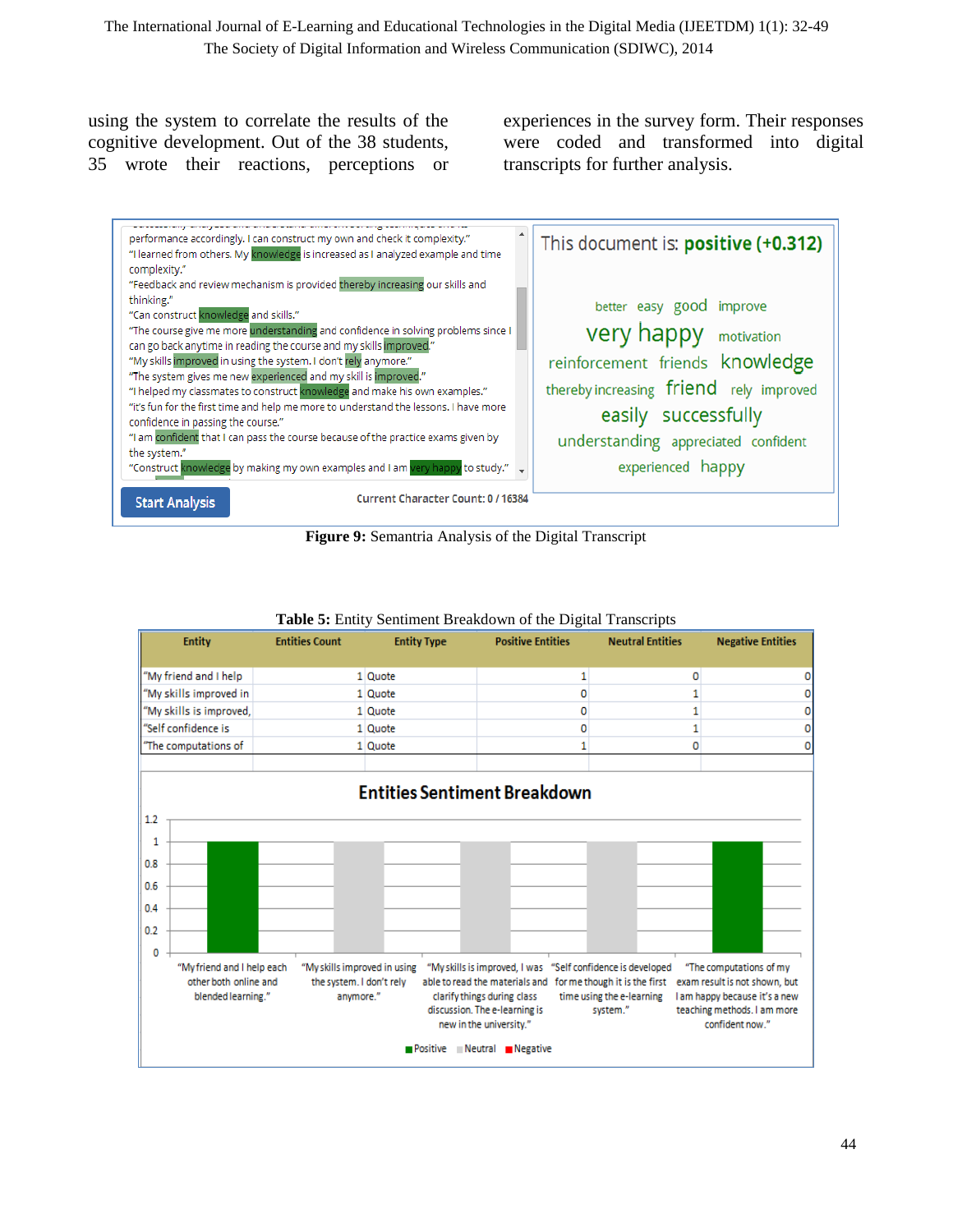Figure 9 shows the output of the Semantria and reveals that the digital transcripts are positive with a score of +.321. Several words reveal and can attribute to this attitude. As shown in the figure, the words are *very happy, friends, motivate, improve, understanding, knowledge, good.* According to Scheve [33], students who have high cognitive benefits and self esteem will likewise reflect these in life or in their reactions to objects or surroundings. Being happy and positive increases the overall selfesteem and partly results to good school performance [34]. Thus, it can be concluded that the results coincide with the findings of Franken [35] that being happy results to "making reasonable progress towards the realization of a goal".

To further strengthen the findings, Semantria extracted five entities from digital transcripts and identified two positive sentiments and 3 neutral leading to positive. These results can be seen in Table 5. No negative feedback is

received from the 35 coded entities. Sentiment analysis is the process of detecting positive, negative, or neutral feelings in a piece of writing [36]. Semantria software is an information-gathering behavior that discovers what other people think [37].

Table 6 shows the five themes extracted from the digital transcript. They are *practice examinations, solving problems, class discussion, critical thinking* and *study online*  with their respective themes count of 4, 3, 2, 2, 2. The theme sentiment score is between  $-1$ and +1 is considered neutral. The overall theme sentiment polarity is neutral. According to Koppel and Schler, neutral improves the overall accuracy and should not be considered as a state between positive and negative but as a separate class that denotes the lack of sentiment [38]. The sentence the weather is hot" for example, cannot be considered negative or positive.

| <b>Theme</b>      | <b>Themes Count</b> | <b>Theme Sentiment</b> | <b>Theme Sentiment</b> |  |  |
|-------------------|---------------------|------------------------|------------------------|--|--|
|                   |                     | <b>Score</b>           | <b>Polarity</b>        |  |  |
| practice exams    |                     | $-0.00590241$          | neutral                |  |  |
| solving problems  |                     | 0.064992435            | neutral                |  |  |
| class discussion  |                     | 0.313600004            | neutral                |  |  |
| critical thinking |                     |                        | neutral                |  |  |
| Studying online   |                     | $-0.057878751$         | neutral                |  |  |



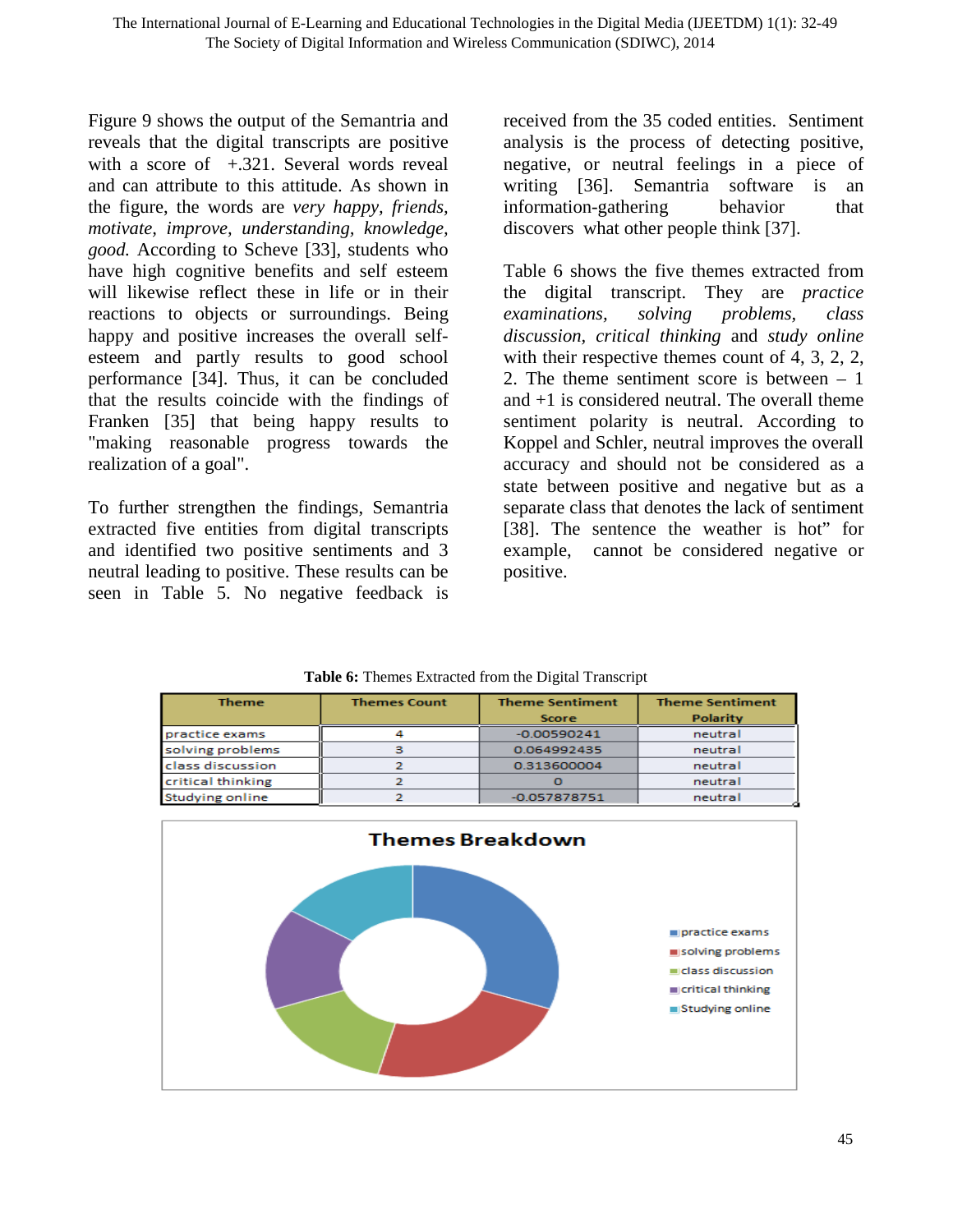#### *4.2.3 Summative Examination*

Table 7 is a chunk of the final examination results of students generated and stored in the prototype database. This live data was extracted from the database that summarized vital information including the average score of formative results, study performance, review performance, the cumulative rewards, teacher evaluation, the three scores of the summative , and the final marks. In this table, the administrator or the teacher of the class could view and analyze individually and in details all related performances of the student. The action column or Edit icon allowed the instructor to input*s* additional mark to deserving students. This mechanism was a request from staff members of the faculty during initial testing and pre-survey. The F1 column shows the results of first set of examination while F2 and F3 shows the columns that store*s* the results of

the second and the third sets respectively after additional reading and reinforcements [39].

The results based on the implementation of the prototype shows that among the 41 students, 36 have passed the course or 88%. Previous end semester result shows a 60% passing rate and when compared to the number of student who passed the course, it is considerably higher by 28%. This achievement can be attributed to practice, and various learning strategy employed in the prototype as discussed in the initial findings published in previous papers [40]. The remaining five students or 12% out of 41 discontinued the learning process for various and personal reasons. The results of the study can greatly help improve the teaching environment.

**Table 7:** The Final Examination Results Module

| Home              | <b>Course Profiles</b> | Syllabus |       | Lessons       | <b>Activities</b> |         | <b>Activated Exam</b> |                | <b>Item Bank</b> |                   | <b>Contact Us</b> | Log Out        |               |
|-------------------|------------------------|----------|-------|---------------|-------------------|---------|-----------------------|----------------|------------------|-------------------|-------------------|----------------|---------------|
|                   |                        |          |       |               |                   |         |                       |                |                  |                   |                   |                |               |
| <b>Final Exam</b> |                        |          |       |               |                   |         |                       |                |                  |                   |                   |                |               |
| Stud ID           | <b>Name</b>            | Ave P    | Study | <b>Review</b> | <b>Rewards</b>    | T_Eval  | F1                    | F <sub>2</sub> | F3               | <b>Final Mark</b> | <b>Remarks</b>    | <b>View</b>    | <b>Action</b> |
| 502315            | Mabrouka Suleiman      | 7.00     | 4.60  | 0.83          | 5.43              | 0       | 75.01                 | 0.00           | 0.00             | 75.01             | Passed            | <b>ANALYZE</b> | <b>EDIT</b>   |
| 702452            | Najah Suleiman         | 7.00     | 4,40  | 2.04          | 6,44              | 0       | 78.44                 | 0.00           | 0.00             | 78,44             | Passed            | <b>ANALYZE</b> | <b>EDIT</b>   |
| 802092            | Rada Rabia             | 6.75     | 3.15  | 1.63          | 4.78              | 0       | 65.81                 | 75,20          | 0.00             | 75,20             | Passed            | <b>ANALYZE</b> | <b>EDIT</b>   |
| 802098            | Zainab Hazar           | 7.25     | 3.15  | 0.88          | 4.03              | 0       | 67.11                 | 78,25          | 0.00             | 78,25             | Passed            | <b>ANALYZE</b> | <b>EDIT</b>   |
| 802137            | Sherifa Abubaker       | 7.33     | 3.90  | 1.08          | 4.98              | 0       | 74.73                 | 63.46          | 59.86            | 59.86             | Failed            | <b>ANALYZE</b> | <b>EDIT</b>   |
| 802144            | Salhin Muftah          | 7.58     | 4.60  | 2.46          | 7.06              | 0       | 79.65                 | 0.00           | 0.00             | 79.65             | Passed            | <b>ANALYZE</b> | <b>EDIT</b>   |
| 802151            | Alia Sesu              | 6,92     | 5.00  | 1,42          | 6,42              | 7       | 74.93                 | 72.60          | 70.63            | 77.63             | Passed            | <b>ANALYZE</b> | <b>EDIT</b>   |
| 802178            | Fatma Omar             | 6.75     | 4.25  | 1.13          | 5,38              | $\circ$ | 69,46                 | 67.15          | 82,35            | 82,35             | Passed            | <b>ANALYZE</b> | <b>EDIT</b>   |
| 802197            | Mabrouka Bin Sharaf    | 6.42     | 2.55  | 2,33          | 4,88              | 1       | 73.92                 | 73.71          | 74.88            | 75.88             | Passed            | <b>ANALYZE</b> | <b>EDIT</b>   |
| 802236            | Nora Mohamed           | 6,67     | 2.55  | 1.08          | 3.63              | 6       | 63.86                 | 70.00          | 69.19            | 75.19             | Passed            | <b>ANALYZE</b> | <b>EDIT</b>   |
| 802237            | Nora Nufel             | 7.17     | 4.25  | 0.92          | 5.17              | 0       | 77.14                 | 0.00           | 0.00             | 77.14             | Passed            | <b>ANALYZE</b> | <b>EDIT</b>   |
| 802491            | Mona Ali               | 6.92     | 3.60  | 1.42          | 5.02              | 6       | 73.68                 | 73.47          | 69.67            | 75.67             | Passed            | <b>ANALYZE</b> | <b>EDIT</b>   |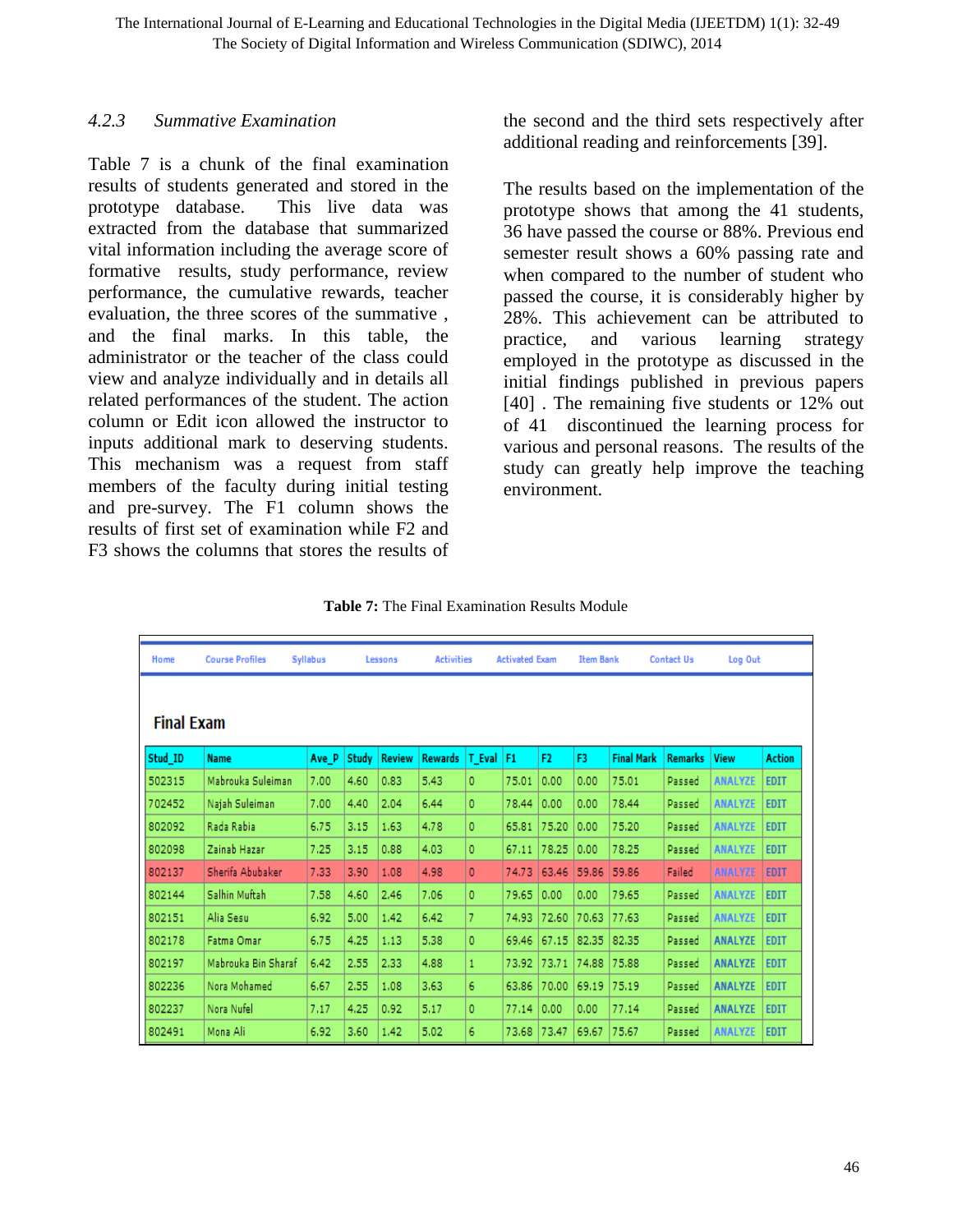#### **5 CONCLUSION**

This paper successfully combined 13 question types extracted from 14 publications. It also aligned the 280 questionnaires stored in the Item Bank according to cognitive schema. The cognitive schema was composed of different "verbs" words which served guide in creating questionnaires that support hierarchical cognitive development. The questionnaires were reproduced as part of the e-learning assessment with added interactivity and simulations. The questionnaires stored in the Item Bank were measured using internal reliability test and all were at acceptable level. The design factors of the assessment level were statistically significant at all assessment measurement scale. Based on the results of the study, students improved their academic performance. The number of trials in taking the practice assessment became less as the results increased. The success of the testing was attributed to the design of the assessment which allowed the students to review and reload the questionnaires several times thereby making them familiar with the graded assessment. Being interactive, the item or the question was linked to the explanation facilities, specific learning materials and review module. Document analysis using special software Semantria, the digital transcripts of the students reveal a positive sentiments towards the study as directly correlated with the increase passing rate of 28%. Although the initial results are quite convincing and acceptable, a thorough study is needed to establish the impact of the design in the diagnostic, formative and summative assessment, an intelligent profiling of the students is needed to guide them better in the learning process.

#### **6 REFERENCES**

[1] American Educational Research Association, American Psychological Association, & National Council on Measurement in Education.. *Standards for educational and psychological testing*.

Washington, DC: American Educational Research Association. 1999.

- [2] M. Birenbaum, M. New insights into learning and teaching and their implications for assessment. In M. Segers, F. Dochy, & E. Cascallar (Eds.), *Optimising new modes of assessment: In search of qualities and standards.* Dordrecht, The Netherlands: Kluwer. (pp. 13–36). 2003.
- [3] K. Scalise & B. Gifford. Computer-Based Assessment in E-Learning: A Framework for Constructing "Intermediate Constraint" Questions and Tasks for Technology Platforms. *Journal of Technology, Learning, and Assessment, 4*(6). 2006.
- [4] E. Schreiner.. How to Design Effective Classroom Assessments. Retrieved July, 22, 2014 from [http://www.ehow.com/how\\_7408048\\_design](http://www.ehow.com/how_7408048_design-classroom-assessments.html)[classroom-assessments.html](http://www.ehow.com/how_7408048_design-classroom-assessments.html)
- [5] J. Cowan. Designing assessment to enhance student learning. Retrieved June 10, 2014 from [http://www.heacademy.ac.uk/assets/ps/documents/p](http://www.heacademy.ac.uk/assets/ps/documents/practice_guides/practice_guides/) [ractice\\_guides/practice\\_guides/](http://www.heacademy.ac.uk/assets/ps/documents/practice_guides/practice_guides/)
- [6] C. G. Parshall, T. Davey & P.J. Pashley. Innovative Item Types for Computerized Testing. In W. Van der Linden, Glas, C. A. W. (Ed.), *Computerized Adaptive Testing: Theory and Practice.* Norwell, MA: Kluwer Academic Publisher. pp. 129–148, 2000.
- [7] C. G. Parshall, J. Spray, J. Kalohn, & T. Davey, T. Issues in Innovative Item Types. In *Practical Considerations in Computer-Based Testing.* New York: Springer. pp. 70–91, 2002.
- [8] S. Embretson. Generating Abstract Reasoning Items with Cognitive Theory. In S. Irvine, Kyllonen, P. (Ed.), *Item Generation for Test Development.*  Mahwah, NJ: Lawrence Erlbaum Associates, Publishers. pp. 219–250, 2002.
- [9] M.E. McDonald. Developing Multiple-Choice Items. In *Systematic Assessment of Learning Outcomes.*  pp. 83–120, 2002.
- [10] British Columbia. Examination Booklet. Retrieved July 7, 1014 from http://www.bced.gov.bc.ca/exams/search/grade11/e nglish/sample/exam/0708ss\_P.pdf
- [11] S. J. Osterlind. *Constructing Test Items: Multiple-Choice, Constructed-Response, Performance, and*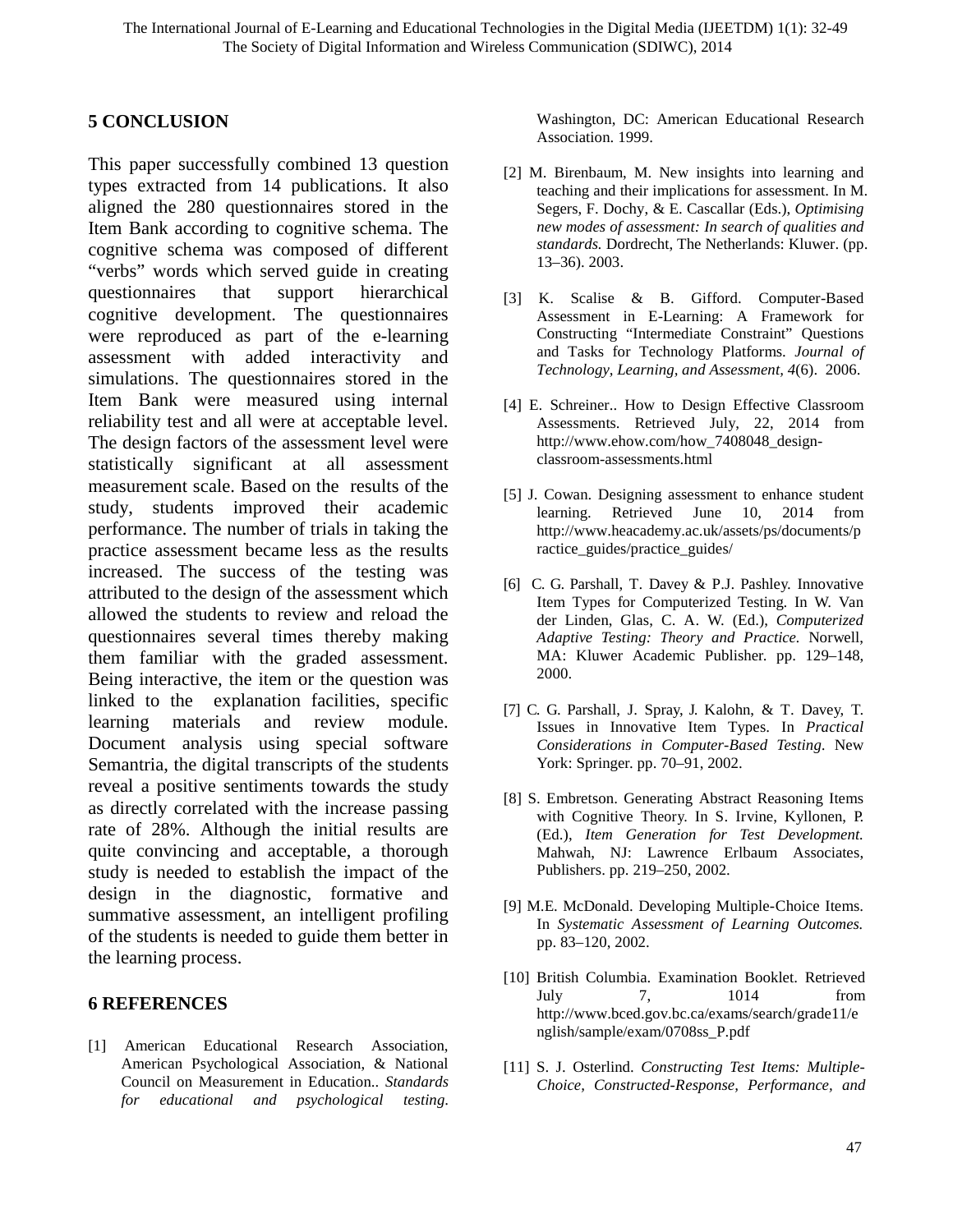The International Journal of E-Learning and Educational Technologies in the Digital Media (IJEETDM) 1(1): 32-49 The Society of Digital Information and Wireless Communication (SDIWC), 2014

*Other Formats*. Norwell, MA: Kluwer Academic Publisher. 1998.

- [12] Society De Actuaries. Construction and Evaluation of Actuarial Models. Retrieved July 8, 2014 from [http://www.soa.org/files/pdf/edu-2009-fall-exam-c](http://www.soa.org/files/pdf/edu-2009-fall-exam-c-questions.pdf)[questions.pdf](http://www.soa.org/files/pdf/edu-2009-fall-exam-c-questions.pdf)
- [13] FunTrivia.com. True or False Trivia. Retrieved August 21, 2014 from [http://www.funtrivia.com/quizzes/general/true\\_or\\_f](http://www.funtrivia.com/quizzes/general/true_or_false.html) [alse.html](http://www.funtrivia.com/quizzes/general/true_or_false.html)
- [14] EHow.com.. How to Write a Fill In the Blank Questions. Retrieved August 21, 2014 from [http://www.ehow.com/how\\_8233244\\_write-fill](http://www.ehow.com/how_8233244_write-fill-blank-questions.html)[blank-questions.html](http://www.ehow.com/how_8233244_write-fill-blank-questions.html)
- [15] Bloom, B. Mastery learning. New York: Holt, Rinehart, & Winston. 1971.
- [16] L. W. Anderson, & D. R. Krathwohl. A Taxonomy for Learning, Teaching, and Assessing: A Revision of Bloom's Taxonomy of Educational Objectives. Allyn & Bacon. Boston, MA (Pearson Education Group). 2001. [http://epltt.coe.uga.edu/index.php?title=Bloom's\\_Ta](http://epltt.coe.uga.edu/index.php?title=Bloom) [xonomy](http://epltt.coe.uga.edu/index.php?title=Bloom)
- [17] A. Churches. Bloom's Taxonomy Blooms Digitally. 2008. [http://www.techlearning.com/studies-in-ed](http://www.techlearning.com/studies-in-ed-tech/0020/blooms-taxonomy-blooms-digitally/44988)[tech/0020/blooms-taxonomy-blooms](http://www.techlearning.com/studies-in-ed-tech/0020/blooms-taxonomy-blooms-digitally/44988)[digitally/44988](http://www.techlearning.com/studies-in-ed-tech/0020/blooms-taxonomy-blooms-digitally/44988)
- [18] M. Rosenberg, M. E-Learning: Strategies for delivering knowledge in the digital. 2000.
- [19] R. Thomas.. Interactivity and Simulations. Multiverse Solutions Ltd. 2001. [http://www.jelsim.org/resources/whitepaper.pdf.](http://www.jelsim.org/resources/whitepaper.pdf)
- [20] R. E. Clark. & T. G. Craig. "Research and Theory on Multimedia Learning Effects." In: M. Giardina (red). "Interactive Multimedia Learning Environments. Human factors and technical considerations on design issues.. NATO ASI Series. s. 19-30. 1992
- [31] Walker, J.D, Brooks, D.C, Hammond, K., Fall, B., Peifer, R., Schnell R. & Schottel, J. (2014). Practice Makes Perfect? Assessing the Effectiveness of Online Practice Examinations in Learning Biology Concepts. Retrieved August 10, 2014 from [https://it.umn.edu/prod/groups/oit/@pub/@oit/@web/](https://it.umn.edu/prod/groups/oit/@pub/@oit/@web/@evaluationresearch/documents/article/oit_article_224749.pdf) [@evaluationresearch/documents/article/oit\\_article\\_22](https://it.umn.edu/prod/groups/oit/@pub/@oit/@web/@evaluationresearch/documents/article/oit_article_224749.pdf) [4749.pdf](https://it.umn.edu/prod/groups/oit/@pub/@oit/@web/@evaluationresearch/documents/article/oit_article_224749.pdf)
- [21] R. Mayer. The promise of multimedia learning: using the same instructional design methods across different media. Learning and Instruction. Vol. 13. Pp. 125-139. 2003
- [22] Allen, I. E. and Seaman, J. (2008) Staying the Course: Online Education in the United States, 2008 Needham MA: Sloan Consortium.
- [23] Adams, G. L. (1992). "Why Interactive?" Multimedia & Videodisc Monitor. New York: McGraw Hill.
- [24] Brett, P.A. (1997). Multimedia applications for language learning - what are they and how effective are they.
- [25] Semantria (2014). Retrieved July 29, 2014 from <https://semantria.com/features/themes>
- [26] D. George & P. Mallery,. SPSS for Windows step by step: A simple guide and reference. 11.0 update (4th ed.). Boston: Allyn & Bacon. 2003.
- [27] C. Zaiontz. Real Statistics Using Excel: Cronbach Alpha. Retrieved January 21, 2013 from <http://www.real-statistics.com/author/>
- [28] M. Tavakol & R. Dennick. Making sense of Cronbach's alpha. *International Journal of Medical Education*. 2011; 2:53-55 Retrieved June 12, 2014 from [http://www.ijme.net/archive/2/cronbachs](http://www.ijme.net/archive/2/cronbachs-alpha.pdf)[alpha.pdf](http://www.ijme.net/archive/2/cronbachs-alpha.pdf)
- [29] J. M. Cortina. What is coefficient alpha? An examination of theory and applications" *Journal of Applied Psychology. pp.* 98–104. [http://psychweb.psy.umt.edu/denis/datadecision/fro](http://psychweb.psy.umt.edu/denis/datadecision/front/cortina_alpha.pdf) [nt/cortina\\_alpha.pdf](http://psychweb.psy.umt.edu/denis/datadecision/front/cortina_alpha.pdf)
- [30] D. Streiner. Starting at the beginning: an introduction to coefficient alpha and internal consistency. Journal of personality assessment. 80:99-103. 2003.
- [32] Pinola, M. (2013). [Improve Your Learning with](http://lifehacker.com/5975203/improve-your-learning-with-practice-tests-and-skip-less-effective-techniques-like-highlighting)  [Practice Tests \(and Skip Less Effective Techniques](http://lifehacker.com/5975203/improve-your-learning-with-practice-tests-and-skip-less-effective-techniques-like-highlighting)  [Like Highlighting.](http://lifehacker.com/5975203/improve-your-learning-with-practice-tests-and-skip-less-effective-techniques-like-highlighting) Retrieved July 24, 2014 from [http://lifehacker.com/5975203/improve-your](http://lifehacker.com/5975203/improve-your-learning-with-practice-tests-and-skip-less-effective-techniques-like-highlighting)[learning-with-practice-tests-and-skip-less-effective](http://lifehacker.com/5975203/improve-your-learning-with-practice-tests-and-skip-less-effective-techniques-like-highlighting)[techniques-like-highlighting](http://lifehacker.com/5975203/improve-your-learning-with-practice-tests-and-skip-less-effective-techniques-like-highlighting)

[33] Scheve, T. (2014). What Makes People Happy?